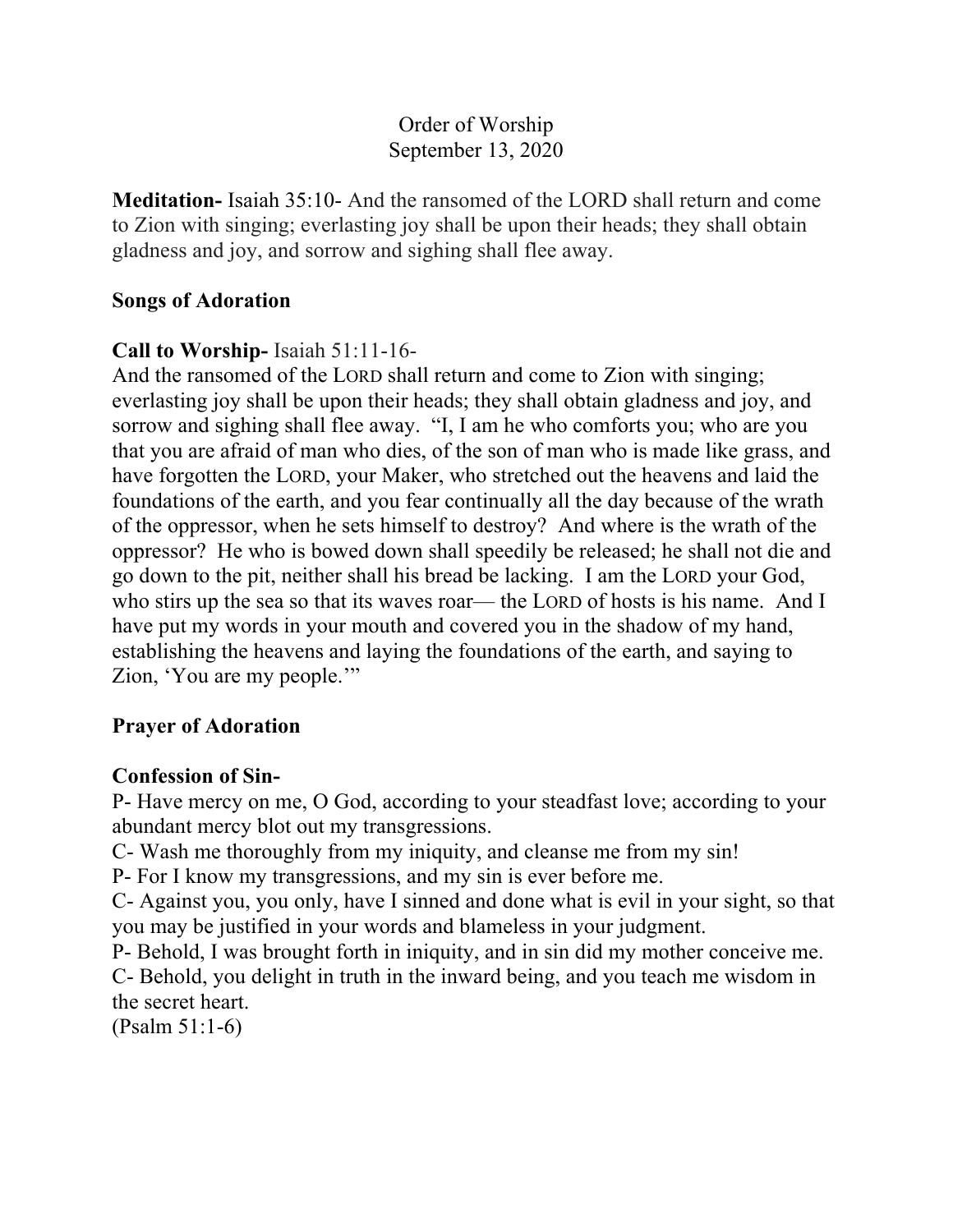## **Assurance of Pardon-**

P- Purge me with hyssop, and I shall be clean; wash me, and I shall be whiter than snow.

C- Let me hear joy and gladness; let the bones that you have broken rejoice.

P- Hide Your face from my sins, and blot out all my iniquities.

C- Create in me a clean heart, O God, and renew a right spirit within me.

P- Cast me not away from Your presence, and take not Your Holy Spirit from me.

C- Restore to me the joy of Your salvation, and uphold me with a willing spirit. (Psalm 51:7-12)

## **Songs of Worship**

# **Offering and Doxology**

## **New Testament Reading-** John 16:6-16-

"But because I have said these things to you, sorrow has filled your heart. Nevertheless, I tell you the truth: it is to your advantage that I go away, for if I do not go away, the Helper will not come to you. But if I go, I will send him to you. And when he comes, he will convict the world concerning sin and righteousness and judgment: concerning sin, because they do not believe in me; concerning righteousness, because I go to the Father, and you will see me no longer; concerning judgment, because the ruler of this world is judged.

"I still have many things to say to you, but you cannot bear them now. When the Spirit of truth comes, he will guide you into all the truth, for he will not speak on his own authority, but whatever he hears he will speak, and he will declare to you the things that are to come. He will glorify me, for he will take what is mine and declare it to you. All that the Father has is mine; therefore I said that he will take what is mine and declare it to you.

"A little while, and you will see me no longer; and again a little while, and you will see me."

## **First Responders Recognition**

**Announcements**

**Song of Preparation**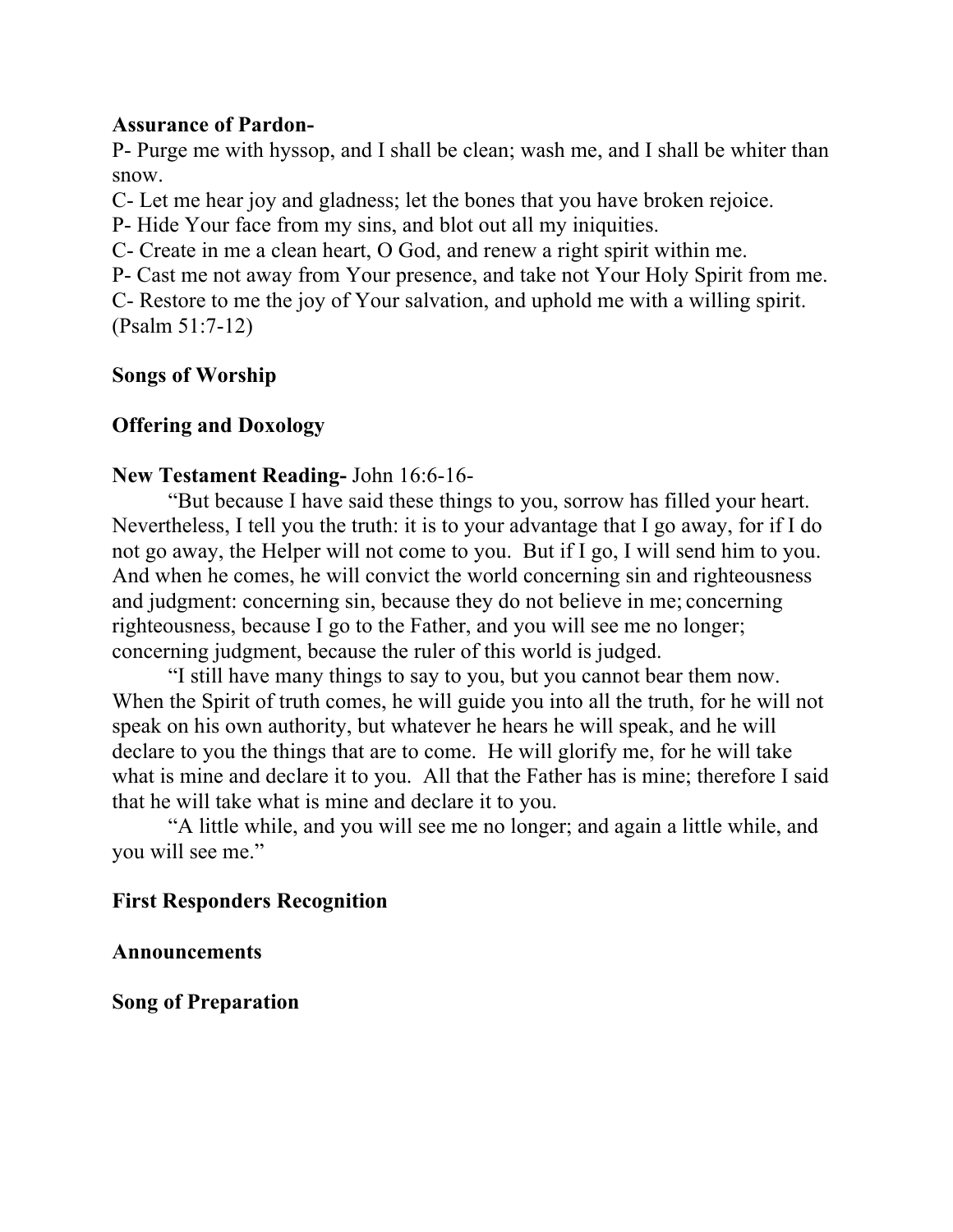**Sermon-** "The Joys and Sorrows of Life"

#### **Sermon Text-** Genesis 35:1-27-

God said to Jacob, "Arise, go up to Bethel and dwell there. Make an altar there to the God who appeared to you when you fled from your brother Esau." So Jacob said to his household and to all who were with him, "Put away the foreign gods that are among you and purify yourselves and change your garments. Then let us arise and go up to Bethel, so that I may make there an altar to the God who answers me in the day of my distress and has been with me wherever I have gone." So they gave to Jacob all the foreign gods that they had, and the rings that were in their ears. Jacob hid them under the terebinth tree that was near Shechem.

And as they journeyed, a terror from God fell upon the cities that were around them, so that they did not pursue the sons of Jacob. And Jacob came to Luz (that is, Bethel), which is in the land of Canaan, he and all the people who were with him, and there he built an altar and called the place El-bethel, because there God had revealed himself to him when he fled from his brother. And Deborah, Rebekah's nurse, died, and she was buried under an oak below Bethel. So he called its name Allon-bacuth.

God appeared to Jacob again, when he came from Paddan-aram, and blessed him. And God said to him, "Your name is Jacob; no longer shall your name be called Jacob, but Israel shall be your name." So he called his name Israel. And God said to him, "I am God Almighty: be fruitful and multiply. A nation and a company of nations shall come from you, and kings shall come from your own body. The land that I gave to Abraham and Isaac I will give to you, and I will give the land to your offspring after you." Then God went up from him in the place where he had spoken with him. And Jacob set up a pillar in the place where he had spoken with him, a pillar of stone. He poured out a drink offering on it and poured oil on it. So Jacob called the name of the place where God had spoken with him Bethel.

Then they journeyed from Bethel. When they were still some distance from Ephrath, Rachel went into labor, and she had hard labor. And when her labor was at its hardest, the midwife said to her, "Do not fear, for you have another son." And as her soul was departing (for she was dying), she called his name Ben-oni; but his father called him Benjamin. So Rachel died, and she was buried on the way to Ephrath (that is, Bethlehem), and Jacob set up a pillar over her tomb. It is the pillar of Rachel's tomb, which is there to this day. Israel journeyed on and pitched his tent beyond the tower of Eder.

While Israel lived in that land, Reuben went and lay with Bilhah his father's concubine. And Israel heard of it.